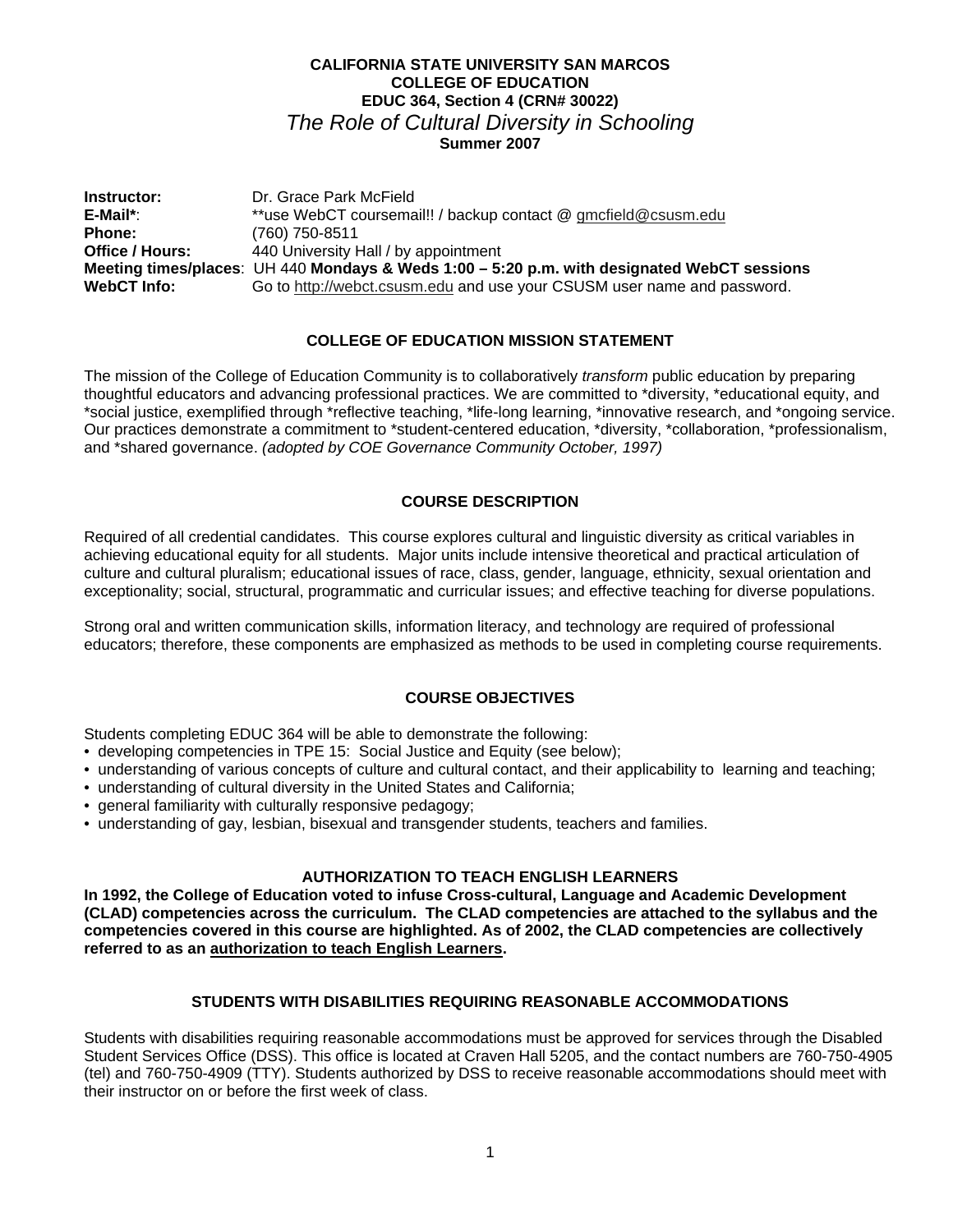#### **TEACHER PERFORMANCE EXPECTATION (TPE) COMPETENCIES**

This course is designed to help teachers seeking the Multiple or Single Subject(s) Credential to develop the skills, knowledge, and attitudes necessary to assist schools and districts in implementing an effective program for all students. The successful candidate will be able to merge theory and practice in order to realize a comprehensive and extensive educational program for all students. The course objectives, assignments, and assessments have been aligned with the CCTC standards for the Multiple and Single Subject(s) Credential. You can incorporate artifacts from this class into your final comprehensive portfolio.

The following TPE is addressed in this course: **TPE 15: Social Justice and Equity** Teacher candidates will be able to identify issues of social justice and equity in the classroom and apply appropriate instructional strategies to ensure equal outcomes for diverse students. They will be familiar with ideas, definitions, and major theorists in the fields of multicultural education, social reconstruction, and democratic education. Pluralism and divergent perspectives on educating students will be the foundation of designing effective lessons and instructional practices for diverse students. Candidates will understand when and how to collaborate with others, especially curriculum specialists, community leaders, and parents on preparing relevant and appropriate instructional activities, curricular units, and school structures that would provide equitable outcomes for students from different linguistic, cultural, and social economic backgrounds.

## **ATTENDANCE POLICY**

 **The Governance Community of the College of Education adopted the following policy on 12/19/1997:**  Due to the dynamic and interactive nature of courses in the College of Education, all students are expected to attend all classes and participate actively. At a minimum, students must attend more than 80% of class time, or s/he **may not receive a passing grade** for the course at the discretion of the instructor. Individual instructors may adopt more stringent attendance requirements. Should the student have extenuating circumstances, s/he should contact the instructor as soon as possible.

 This course deals with complex material processed in a variety of ways. Structured interactions, group processes, oral presentations, guided discussion of readings, and self-disclosure exercises are the norm. Given the fast-paced and highly interactive nature of the course, and given that teaching and learning is difficult (if not impossible) without regular attendance and full engagement in class, the above College Policy is amplified as follows:

 Your attendance and participation are basic to your learning and my evaluation of your learning in this class. You are expected to establish appropriate personal, academic and career priorities to facilitate said attendance and participation in this class.

 \*Your grade will be negatively affected by absences and positively affected by regular attendance. You will lose 10 points for each tardy or early departure, and 50 points for each absence, explained or unexplained. One absence may be made up with approval.

\*\*Illness and emergency circumstances will be negotiated on a case-by-case basis.

These measures are intended to encourage responsibility for one's own learning in a democratic, collaborative and reciprocal-learning environment.

#### **GRADING**

*Grading Scale:* A=93-100, A-=90-92, B=80-89, C+=77-79, C=73-76, C-=70-72, D+=67-69, D=63-66, D-=60- 62, F=59 or lower. Students taking EDUC 364 as a prerequisite for teacher credential and graduate programs are reminded that the College of Education requires completion of this course with a C+ or higher for these purposes.

*Attendance & Participation:* You are expected to read course materials prior to class meetings and participate in group and class discussions both on WebCT prior to class and in face-to-face class sessions.

*Communication:* You are expected to use WebCT/coursemail and the web on a regular basis. You must log in regularly to WebCT and obtain a university email address / user ID no later than during the *first week of class* so that I can add you to my WebCT/coursemail list. Essential and time-sensitive information may be conveyed via WebCT/coursemail, and you are responsible for obtaining this information from each other or from the professor.

*Submission of Coursework:* All work needs to be submitted on WebCT under the appropriate Assignment module. All work also needs to be submitted in paper format to be graded. Work submitted within one week late will be reduced by one letter grade. Work received over one week late receives no credit (Individual exceptions due to emergencies will be negotiated on an individual basis).

**Grading Emphasis**: Each written assignment will be graded approximately 80% on content and writing (detail, logic, synthesis of information, depth of analysis, etc.), and 20% on mechanics (grammar, syntax, spelling, format, uniformity of citation, etc.). You are expected to write at or above the minimum competency level for writing. All citations need to use APA format.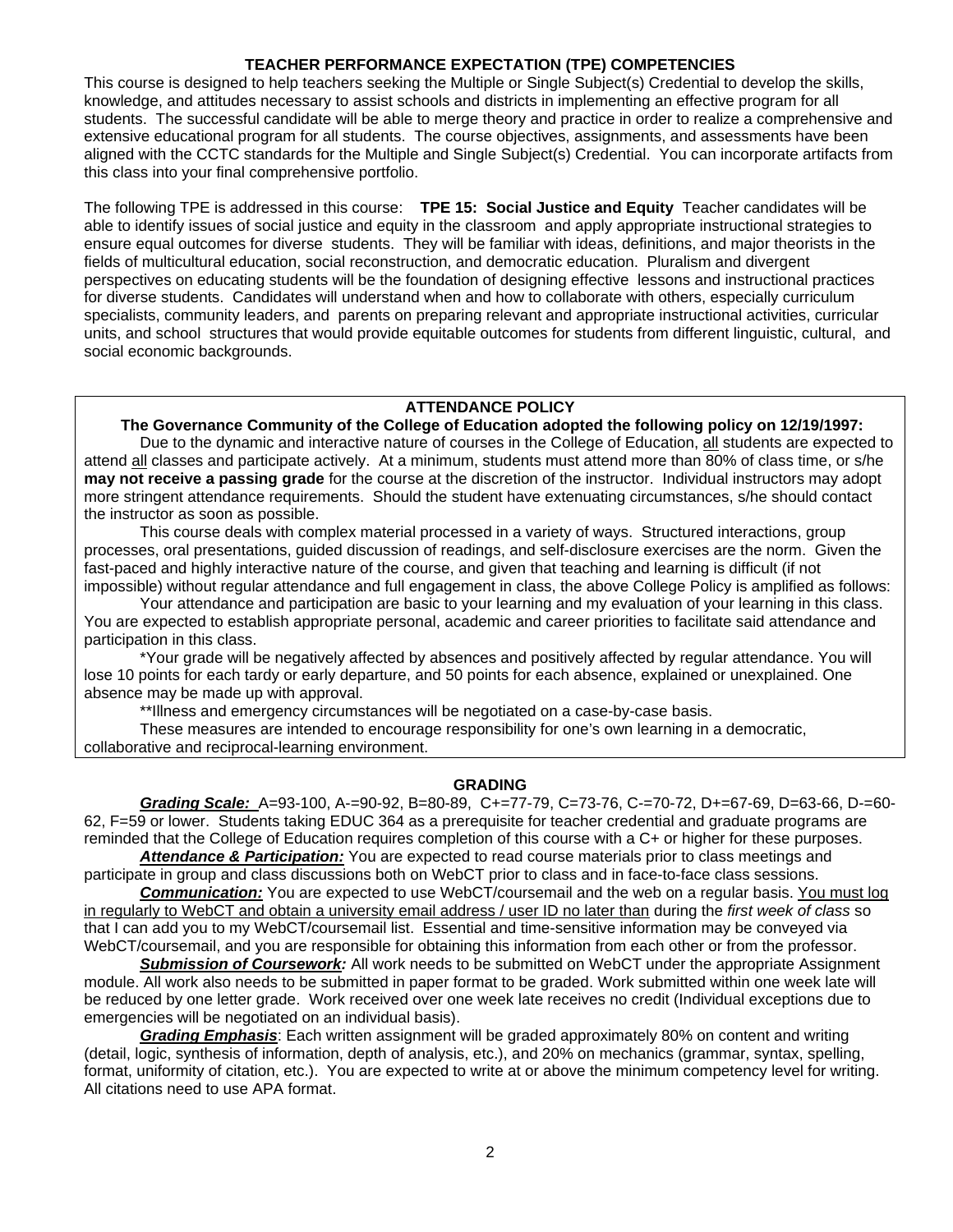# **GENERAL CONSIDERATIONS**

*Professional Disposition and Behavior at All Times:* Respect, professionalism, and when appropriate, charity, are necessary for a positive, healthy learning environment. All students are entitled to their opinions. Students demonstrating negative attitudes and /or disruptive behavior will not be tolerated under any circumstances and will be referred immediately to the University Dean of Student Affairs and/or the College of Education Associate Dean. Grades and course credit may be affected by inappropriate professional dispositions and/or behavior. **See** *Self-Evaluation* **for criteria of professional disposition, to be completed at the beginning, middle, and end of the semester.**

*Outcomes and Standards:* This course is aligned with the standards for the Cross-cultural Language and Academic Development (CLAD) endorsement, as articulated by the California Commission on Teacher Credentialing, and as approved by the faculty of the College of Education. (Note: **As of 2002, the CLAD competencies are collectively referred to as an authorization to teach English Learners.** Further consideration has been given to the alignment of standards for multicultural education as articulated by the National Council for Accreditation of Teacher Education (NCATE), the Interstate New Teacher Assessment and Support Consortium (INTASC), and the National Board for Professional Teaching Standards (NBPTS). Emphasis is placed on learning outcomes (what you know and can demonstrate) rather than on inputs (putting in "seat time", meeting minimum criteria for assignments, checking off tasks and activities), and how these outcomes correspond to your potential to enhance student learning as a new teacher.

*Academic Honesty:* It is expected that each student will do his or her own work, and contribute equitably to group processes and projects. If there is any question about academic honesty, consult the University Catalog.

*Appeals:* Every student has the right to appeal grades, or appeal for redress of grievances incurred in the context of any course. Disputes may be resolved informally with the professor, or through the formal appeal process. For the latter, consult Dr. Peggy Kelly, Associate Dean.

*Ability:* Every student has the right to an equitable education and appropriate accommodations. Students having differing ability (mobility, sight, hearing, documented learning challenges, first language/English as a second language) are requested to contact the professor at the earliest opportunity. Every effort will be made to accommodate special needs. Students are reminded of the availability of Disabled Student Services, the Writing Center, technology assistance in the computer labs, and other student support services available as part of appropriate accommodations for special needs students. Students may be required to use the Writing Center or similar resource for all written assignments, based on performance on the first writing assignment.

# **REQUIRED TEXTS (These\* texts are on reserve at the Kellogg Library.)**

**NOTE:** All texts/readings MUST be brought to each appropriate class session.

- 1. Banks, J.A. and Banks, C.A. (2005). Multicultural Education: Issues and Perspectives, 5<sup>th</sup> Ed. \*\*NOT for SUMMER 2007.
- 2. See WebCT Resources / Lelyveld, J. Ed. (2001). *How Race is Lived in America: Pulling Together, Pulling Apart*. Henry Holt Company.
- 3. \*Spring, J. (2003). *Deculturalization and the Struggle for Equity (4th Edition).* New York, NY: The McGraw-Hill Companies, Inc. ISBN 0072563834
- 4. \*Course Reader: Info on this will be announced in class.

5. \*Krashen, S. (1999). *Condemned without a trial: Bogus arguments against bilingual education*. Portsmouth, NH: Heinemann.

## **Optional Texts:**

Cummins, J. (1996). *Negotiating identities: Education for empowerment in a diverse society*. Ontario, CA: California Association for Bilingual Education

Day, F. A. (1999). Multicultural Voices in Contemporary Literature. Portsmouth, NH: Heinemann.

## **Derman-Sparks, L. (1989).** *Anti-Bias Curriculum.* **National Association for the Education of Young People. ISBN: 093598920X**

OR Lee, E. (1998). *Beyond Heroes and Holidays*. Washington, DC: Network of Educators on the Americas.

Feagin, J. R. (2000). Racist America: Roots, Current Realities, and Future Reparations. New York: Routledge.

Gollnick, D. & Chinn, P. C. (1998). *Multicultural Education in a Pluralistic Society (5th Edition)*. Columbus, Ohio: Prentice Hall, Inc.

## **ALL UNIVERSITY WRITING REQUIREMENT**

Writing requirements for this class will be met as described in the assignments. Every course at the university, including this one, must have a writing requirement of at least 2500 words.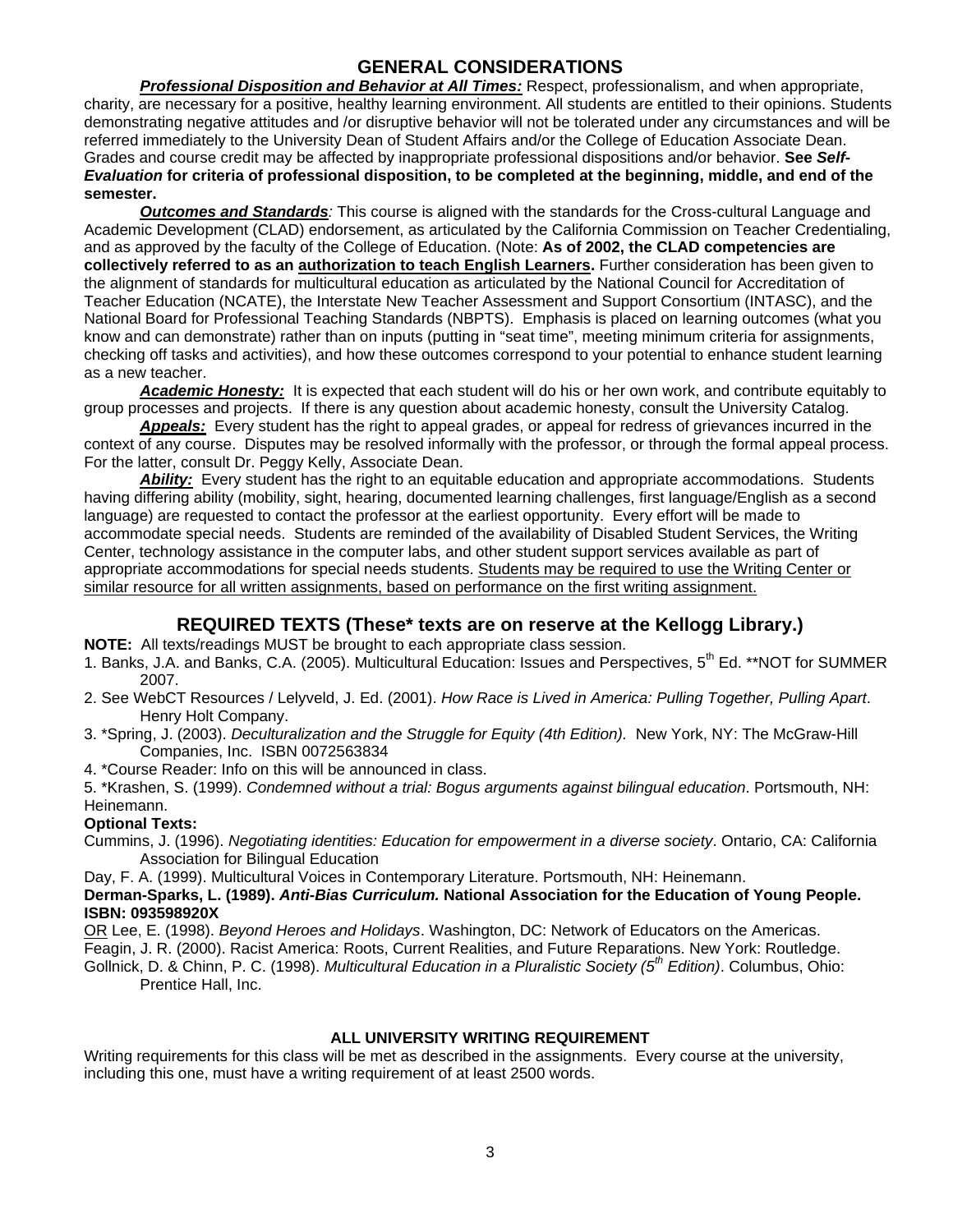## **COURSE REQUIREMENTS**

## *Assignments:*

 All assignments are due on the dates indicated. All work needs to be submitted on WebCT under the appropriate Assignment module. All work also needs to be submitted in paper format to be graded. Work submitted within one week late will be reduced by one letter grade. Work received over one week late receives no credit (Individual exceptions due to emergencies will be negotiated on an individual basis).

Assignments must be typewritten or word processed, double-spaced and with standard margins. It is expected that all assignments will reflect university-level composition. Use of electronic spelling and grammar checking is encouraged. Select samples of assignments are available for viewing in class and/or on WebCT/Resources.

- **A. Attendance & Participation (300 points) Attendance at every session, along with active, engaged, reflective, respectful discussion, is required and expected. (See section on the Attendance Policy for information on consequences of absences.) Ongoing and active participation on the WebCT Discussion Board is required.**
- **B. Discussion Leader (50 points)**
- **C. Portfolio (650 points TOTAL)** 
	- **1. Self-Evaluation (Beginning, end of semester) 60 points Due Session 2, 10**
	- **2. WCT Task: The Irish in America 40 points Due Session 2**
	- **3. Family Tree Map & Writeup 100 points Due Session 3**
	- **4. Personal History Narrative 100 points Due Session 3**
	- **5. WebCT Task: Video, Smoke Signals or In the White Man's Image 40 points Due Session 4**
	- **6. WCT Task: Religion Map 40 points Due Session 4 7. In-class WCT Task: CBEDS/Dataquest 0 points In-class Session 6**
	-
	- **8. WCT Task: Exceptionality 40 points Due Session 7 9. WCT Task: World Languages**
	-
	- **10. WCT Task: Gender 40 points Due Session 9 11. Revised Personal Narrative 50 points Due Session 10**
	- **12. Outcome Assessment 100 points Due Session 10**
	- **13. Extra Credit Option: Multiracial Identities 40 points Due Session 10**

**TOTAL POINTS POSSIBLE: 300 + 50 + 650 = 1000 POINTS (plus 40 extra credit points possible)** 

## **ASSIGNMENT SPECIFICATIONS**

## **ASSIGNMENT DIRECTIONS (SPECIFIC DIRECTIONS WILL ALSO BE POSTED ON WEBCT)**

**A. Attendance and Participation. (300 points)** Attendance; preparedness with readings and leading a discussion prior to class; as well as active, engaged discussions and participation in class all fall into this category. Students will post comments on readings and current issues (optional) as they relate to each session's topic on WebCT PRIOR TO class. **Your comments need to directly reflect and quote your readings.**

Current educational issues and thoughts on course topics can be found on the following websites:

| San Diego Union Tribune www.signonsandiego.com | Education Week www.edweek.com        |
|------------------------------------------------|--------------------------------------|
| North County Times www.nctimes.com             | California Department of Education   |
| www.cde.ca.gov                                 |                                      |
| Rethinking Schools www.rethinkingschools.com   | Teaching Tolerance www.tolerance.org |

**B. Discussion Leader (50 points).** For each discussion topic (some sessions will have more than one topic), one or two students will be responsible for posing critical thinking questions to the class, and reviewing and summarizing the other students' comments \*\*prior to\*\* the session in which the topic will be discussed.

## **C. PORTFOLIO**

#### **1. WebCT Task: The Irish in America 40 points Due Session 2**  First, watch any volume of the Irish in America film series at the Media Library. Then, write a short (one or two paragraphs) response to the following question: What does this film reveal about the social, historical and psychological construction of the white racial or ethnic group in the U.S.?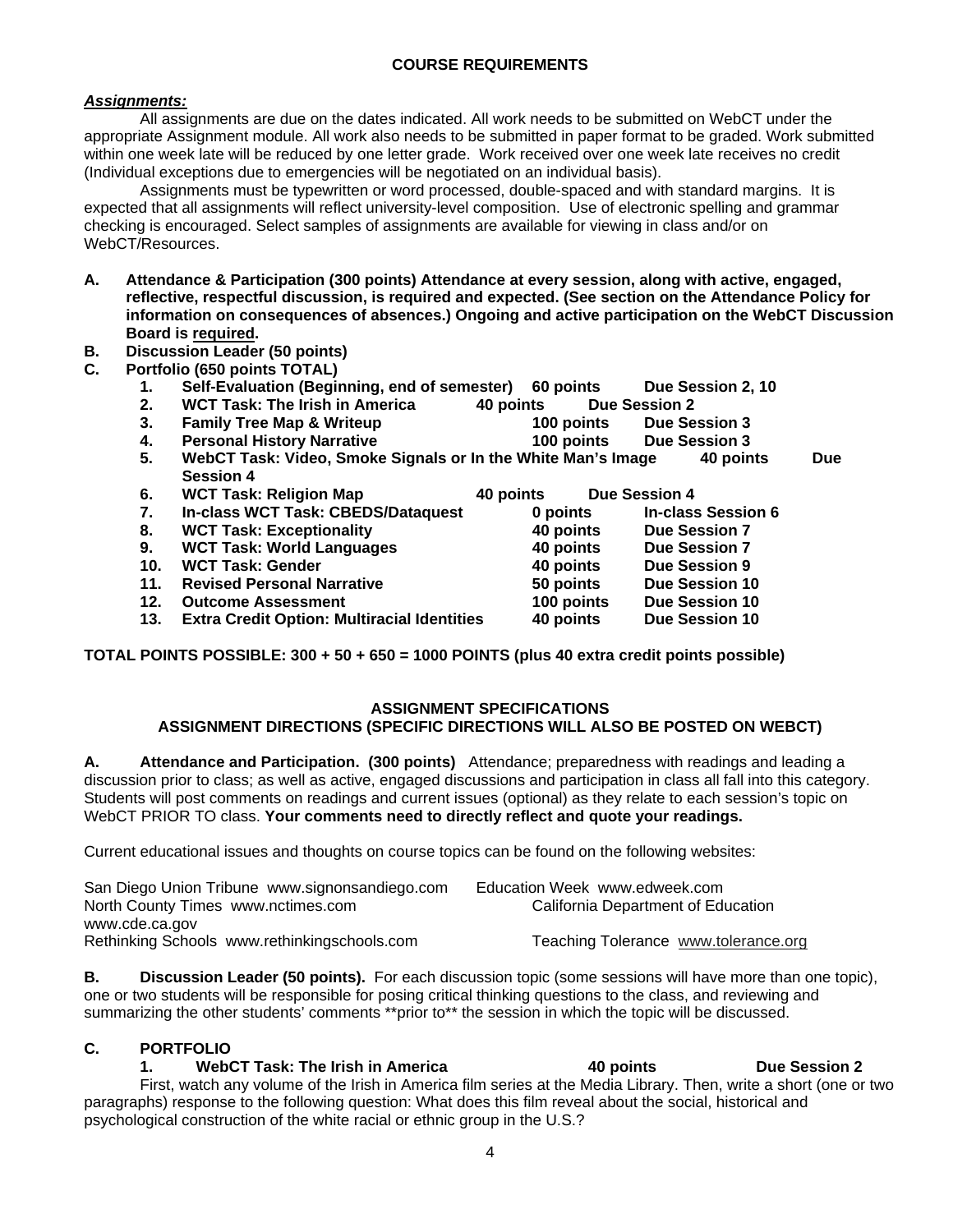## **2. Family Tree Assignment**: **100 points Due Session 3**

By researching and studying one's own background, it is possible to gain an appreciation of our unique heritage as an American, and also prepare to discuss the unique heritage and history of other Americans. First, construct a genealogical family 'tree' covering e.g., grandson to grandfather levels. Second, for each person on the tree, write a descriptive paragraph (bulleted outlines are also acceptable), including as much information as you can gather (e.g., vocation, religious affiliation, ethnicity, culture, language(s), country of origin, education/occupation and any other information that may be of interest and value). Third, write a response to the following questions: How does your family fit into mainstream U.S. culture? (\*\*Note: You MUST use Ogbu's terms such as primary and secondary cultural characteristics, voluntary and involuntary immigration, etc.) What processes of change and assimilation or acculturation do you notice through the generations in your family's history? Has your family's status or identity changed over the generations? Why? What are some positive and negative experiences your family has had related to your family's role or status in the U.S.?

**Format:** tree graphic + info on about 10 people in at least three generations + a paragraph for each of the final series of questions above.

#### **3. Personal History Narrative. 100 points Due Session 3**

Write a narrative essay about your own life, describing the experiences that have shaped your views of race, culture, and issues of diversity.

a. Reflect on and describe your own experiences in terms of the following: \*your family background;

\*your positionality / membership: i.e., your reference points & identity in terms of gender/sexuality, culture, ethnicity/race, class, language, religion, etc.;

\*your exposure to and interactions with others unlike yourself; and

\*other factors you would like to include, as determined by your unique circumstances and upbringing.

- b. In addition, explore and describe
- \*your identity as a learner (a confident student; had trouble with writing; etc.)

\*how this may affect your potential as a teacher (will have high expectations of students; etc.)

Include SPECIFIC examples of events and situations that you feel shaped your views on these issues. Be sure to situate your examples, i.e., provide context and explicitly detail any assumptions about schooling and education. To the extent possible, relate your experiences to anticipated course topics, readings and discussions. Be prepared to discuss your assignment with the class (small and/or whole group).

#### **4. WebCT Task: Video, Smoke Signals or In the White Man's Image 40 points Due Session 4**

Write a short (one or two paragraphs) response to the following question: What does this film reveal about the social and historical construction of the white vs. nonwhite (in this case, Native American) racial or ethnic groups in the U.S.? How were premises about the inferiority of Native Americans used to justify racist policies (give specific examples from the Spring book reading.)

#### **5. WebCT Task: Religion Map & Writeup 40 points Due Session 4**

\*\* Map out the various religious buildings and organizations (churches, temples, mosques, etc.) in your neighborhood. The map needs to be done on a regular size sheet of paper, and the scale is up to you. If there are lots of religious buildings within a 10-block area, do that. If not, go bigger -- e.g., map the city on your sheet of paper, indicating the various religious buildings. You may search churches on a web map as well and submit the printout instead. In your writeup, discuss the ways in which these various religions might effect public education. Give specific examples as much as possible. \*\*Incorporate the film of choice on religion into your writeup. E.g., if you see a Jewish temple on either your website or in the film you chose, you might reflect that Christmas is not celebrated by Jews, and that public schools might teach students about a variety of celebrations such as Hanukkah, Kwaanza, Christmas, and Ramadan; and further, that the winter break be called just that, Winter Break, not Christmas vacation. Also consider the following questions in your writeup: What is the difference between proselytizing and educating about various religions? What can be done if different religions have conflicting views on holidays? (Total: 2 pages, i.e., 1 page = map + 1 page = writeup. If you can't upload your html website from the google search, don't worry about it. Just submit the writeup.)

 **6. [Possible In-class WebCT Task: Class: CBEDS / DataQuest 0 points Due Session 6]**  Look up a school of your choice on the CBEDS or DataQuest web site, located at http://dq.cde.ca.gov/dataquest/. Examine and analyze the languages spoken in the district, the test scores, the number of qualified teachers, the types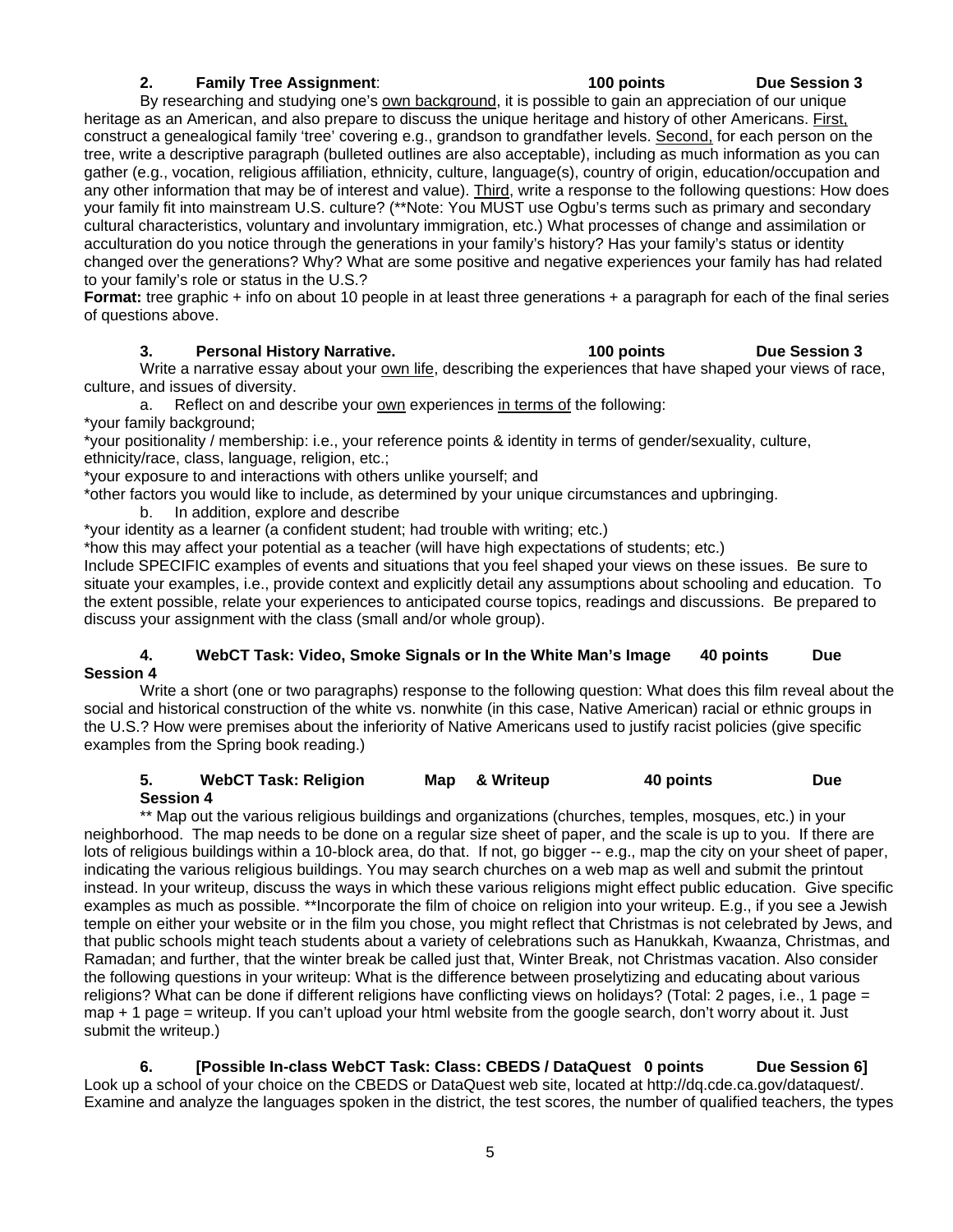of programs the school offers, etc. In your writeup, consider… How does class or socioeconomic status interact with the foregoing factors?

## **7. WebCT Task: Exceptionality 40 points Due Session 7**

WebCT tasks should take about the equivalent of class time or less than 3 hours. Accordingly, you should spend about 90 minutes on this task (review of websites and response to each question below) + 30 to 60 minutes on the video. PART I – SPECIAL EDUCATION CATEGORIES Go to the state DataQuest website (search under google.com for cde DataQuest and it will show up or go to http://dq.cde.ca.gov/ dataquest/. Then, investigate the following: 1. What categories of special education services are there? Read the various categories of services and consider the following questions. You can also refer to FAT City video for disability categories. 1a. What do you think are some pros and cons of mainstreaming (placing students of special education in mainstream classes)? 1b. Have you seen any mainstreaming firsthand? What kind of anti-bias education issues might be necessary for both the mainstream students and the students receiving special education services for mainstreaming to be successful? 2. The state has data on special education and ethnicity. Click on this category. What do you notice about the proportion of particular ethnicities in special education services relative to the proportion of these ethnicities in the general student population? In other words, which groups are "overrepresented"? Why might these groups be overrepresented? PART II – Intelligence & Testing. 1. Also on DataQuest, review the mandatory tests (SAT or STAR) and their test components and testing schedule. 2. Select and review the reporting of these tests for your local school district. What do you notice concerning these test scores along major groups (ethnicity, gender, etc.) ? What in your opinion are the pros and cons of increased testing under No Child Left Behind, the federal legislation enacted by the current administration?

## **8. World Language TV 40 points Due Session 7**

Watch an hour of a film in a language that you have no knowledge of. In your writeup describe the following. A. How did you feel? (Frustrated, engaged, etc.) B. What helped you comprehend this new language? (Visuals, facial expressions, music, background knowledge – familiar genre or familiar words, etc.) C. Based on part B, consider….what type of instructional strategies can teachers use that English learners might benefit from and make subject matter comprehensible?

**9.** WebCT Task: Gender Assignment **40 points** Due Session 9 Choose two out of the following three options. Option 1: Review a curriculum component (textbook, film, or visual work, etc.) that addresses a diverse (i.e., different from mainstream heterosexual) gender / sexuality / family composition perspective. How is the piece inclusive /exclusive? Be sure to cite appropriate data. E.g., You might cite the number of single parent households as the rationale for reviewing a book about a single parent family. See WebCT/Resources or http://www.census.gov/hhes/income/earnings/earnings.html for Census data. Option 2: Using the White Privilege article as a template, write a list of Heterosexual Privilege. Include privileges that heterosexuals enjoy (e.g., I can read a book required for school and know with certainty that the book will reflect experiences of heterosexual identity.) that students of other sexual orientations or families with nonheterosexual members cannot. Option 3: Describe how your 1. life, 2. education, and 3. occupation would be different if you were of a different gender or sexuality. Be sure to fully address all three questions on how your life and educational / occupational choices may differ as a fe/male? \*\* This needs to be an expository piece with citations. (E.g., If I were male instead of female, I imagine many things would change. For example, I would earn 25% more [Census, 2000])

#### **10. Reflection on Personal History Narrative 50 points Due Session 10 Suggested length**: 2 pages

 Consider your first reflective narrative from the beginning of the semester. Are there any changes you would make to the story? Have you remembered or reinterpreted particular events throughout this semester, or have particular events taken place since the beginning of the term that have led you to reflect on some critical themes in this course? In what ways have your voice and perspective changed? Sometimes, the changes will be subtle, as in choosing to use the terms Asian American or Latino rather than Oriental or Hispanic for specific purposes. Or, the changes may be dramatic. In this assignment, you will document your new reflections concerning your personal narrative, as a result of having critically examined the major issues covered in this course. *\*\*\*The narrative needs to be mindful of TPE 15, Social Justice and Equity.* 

## **11. Outcome Assessment 100 points Due Session 10**

Suggested length:  $2 - 3$  pages Describe the following, \*\*\**keeping in mind the focus needs to be on TPE 15, Social Justice and Equity.*

- a. A select few of the most important things you learned in this class; (continued on next page)
- b. How you knew you were learning something of significance (assessing your own learning cite specific readings, discussions, films, activities, community activities, etc.);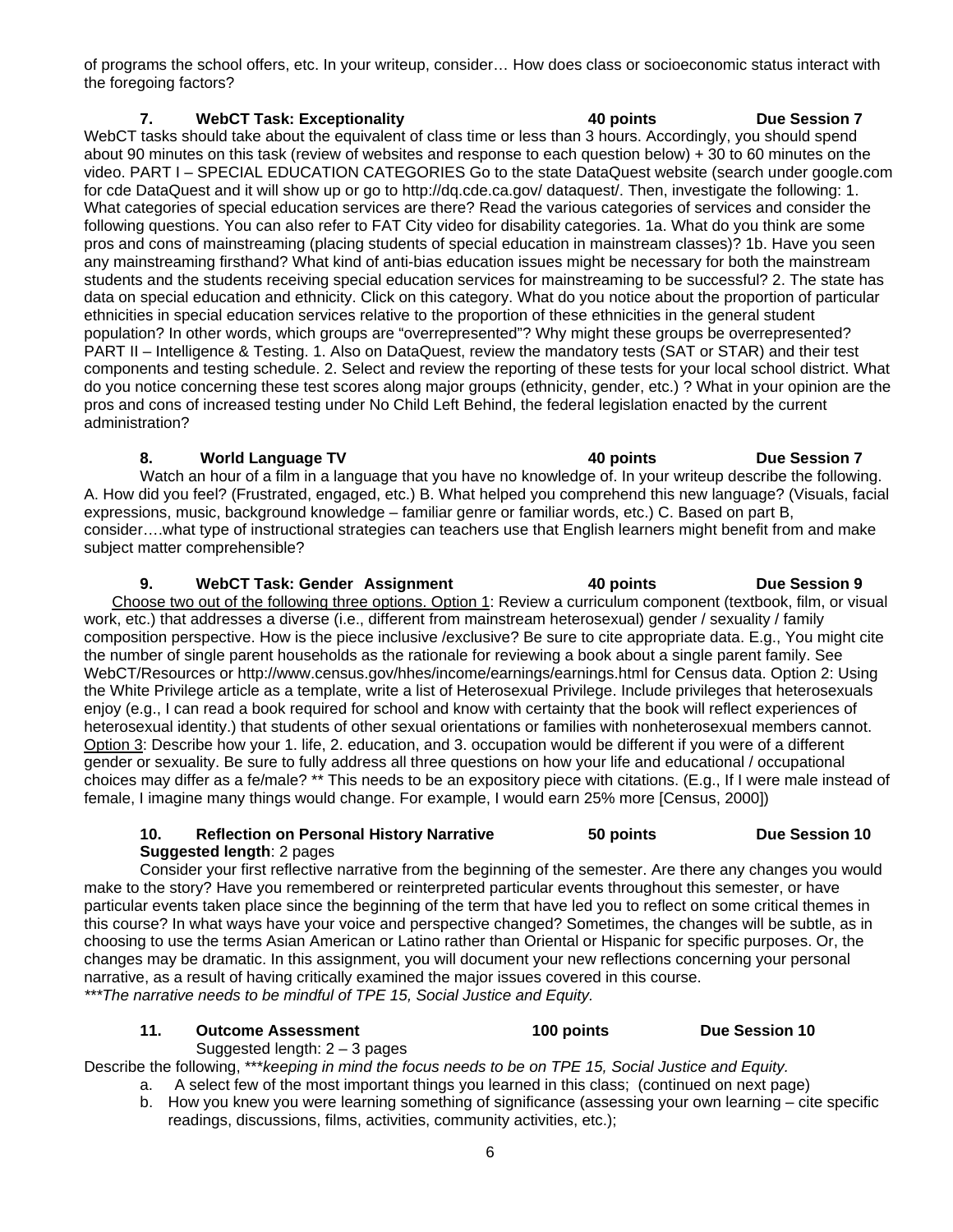c. How this will shape your attitudes and demonstrated behaviors as a teacher or in future intercultural interaction;

i.e., how you will demonstrate overall "cultural competence" (as this definition is developed in class). Grading emphasis will be placed on your ability to articulate the select topics of your choice, the depth of reflective analysis, your description of how you knew what you were learning (specific examples from the course: cognitive – facts, knowledge bases, content areas; behavioral – speech and actions; and affective – attitudes), and the connections you make between the topics and plans for your future growth & professional practice.

# **12. Extra Credit Option: Multiracial Identities 40 points Due Session 10**

Select and watch any film of your choice having to do with either bi/multicultural or bi/multiracial identity. Some options are A Family Thing, Bend It Like Beckham, Come See the Paradise, Joy Luck Club, Mi Familia. Then, write a reflection (1 page) connecting the film to Ogbu's notion of primary and secondary cultural characteristics, AND to the Lelyveld article, "Getting Under My Skin."

**13. Check with the professor re: doing any of the following as a Makeup Assignment: Community events:** Write a critical response to a community event you participated in, or provide a video/visual of the event with a brief analysis.

**Article reviews:** Write a critical response to current articles related to the topics covered in this course.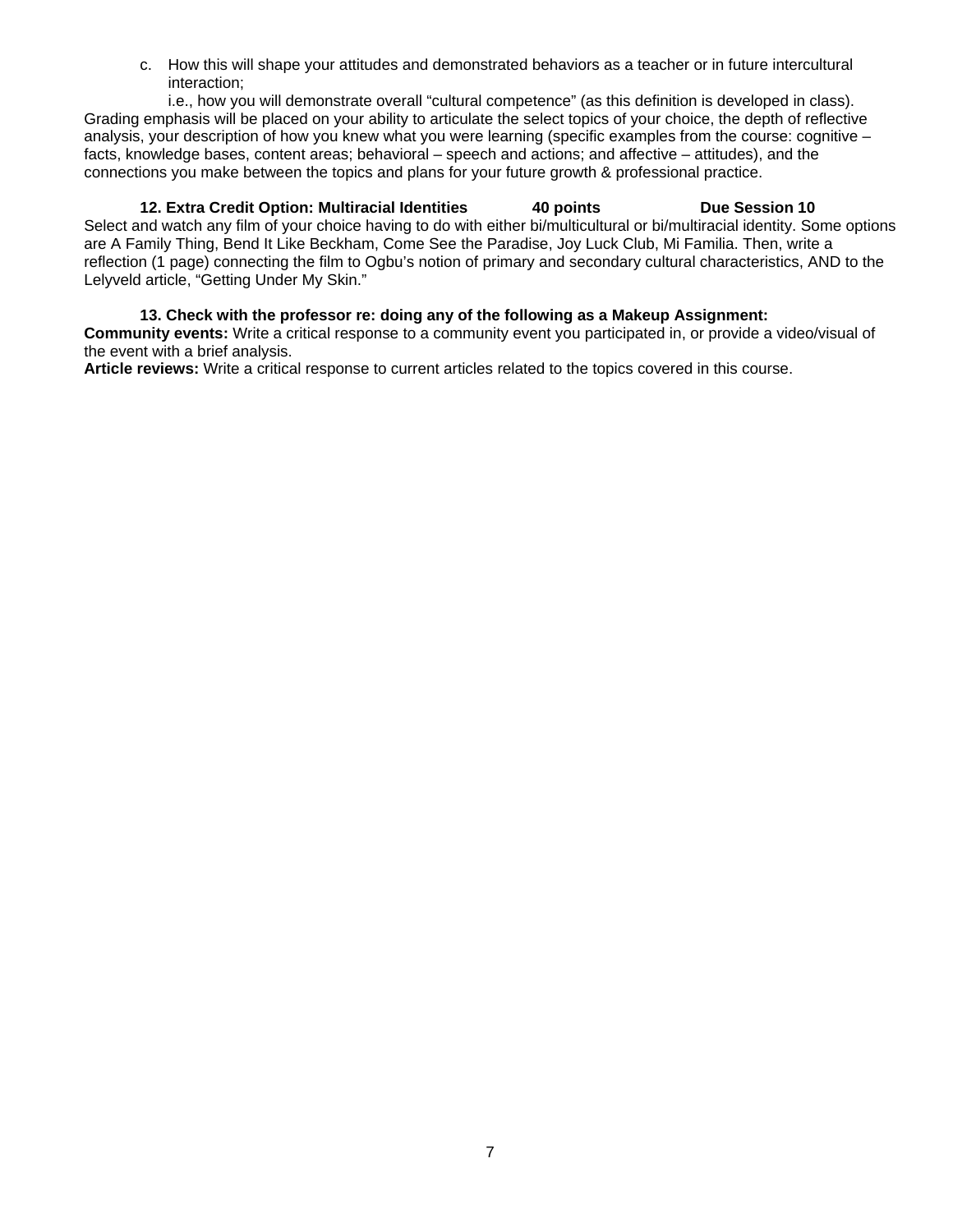## **A. Attendance & Participation (300 points)**

#### **Attendance at every session, along with active, engaged, reflective, respectful discussion, is required and expected. (See section on the Attendance Policy for information on consequences of absences.)**

I have attended \_\_\_\_/10 sessions. Full credit work = For WebCT sessions, I have posted activity files on WebCT on time. The WebCT tasks are thoughtful and well done and are worthy of full credit (40 points per activity).

#### **Ongoing and active participation on the WebCT Discussion Board is required.**

I have posted \_\_\_\_/16 postings possible. Full credit work = Each posting is reflective, and includes a direct reference to the readings, as well as any real life connections or applications.

#### **B. Discussion Leader (50 points)**

\_\_\_\_\_/50 points. 50 points = I have posted discussion questions or summarized the discussion postings in a timely manner. The discussion question or summary reflect critical points in the readings of the week.

## **C. Portfolio (650 points TOTAL)**

| 1.  | Self-Evaluation (Beginning, end of semester) | /60 points        | Due Session 2, 10 |
|-----|----------------------------------------------|-------------------|-------------------|
| 2.  | WCT Task: The Irish in America               | /40 points        | Due Session 2     |
| 3.  | Family Tree Map & Writeup                    | $/100$ points     | Due Session 3     |
| 4.  | <b>Personal History Narrative</b>            | /100 points       | Due Session 3     |
| 5.  | WebCT Task: Video, Smoke Signals             | /40 points        | Due Session 4     |
|     | or In the White Man's Image                  |                   |                   |
| 6.  | WCT Task: Religion Map                       | /40 points        | Due Session 4     |
| 7.  | In-class WCT Task: CBEDS/Dataquest           | 0 points In-class | Session 6         |
| 8.  | <b>WCT Task: Exceptionality</b>              | /40 points        | Due Session 7     |
| 9.  | WCT Task: World Languages                    | /40 points        | Due Session 7     |
| 10. | <b>WCT Task: Gender</b>                      | /40 points        | Due Session 9     |
| 11. | <b>Revised Personal Narrative</b>            | /50 points        | Due Session 10    |
| 12. | <b>Outcome Assessment</b>                    | /100 points       | Due Session 10    |
| 13. | Extra Credit Option: Multiracial Identities  | /40 points        | Due Session 10    |
|     |                                              |                   |                   |

## **TOTAL POINTS POSSIBLE: 300 + 50 + 650 = 1000 POINTS (plus 40 extra credit points possible)**

I have earned  $\frac{1}{2}$  /300 +  $\frac{1}{2}$  /50 +  $\frac{1}{2}$  /650 =  $\frac{1}{2}$  /1000 points possible (plus  $\frac{1}{2}$  /40 extra credit points). I will likely receive **in this course**.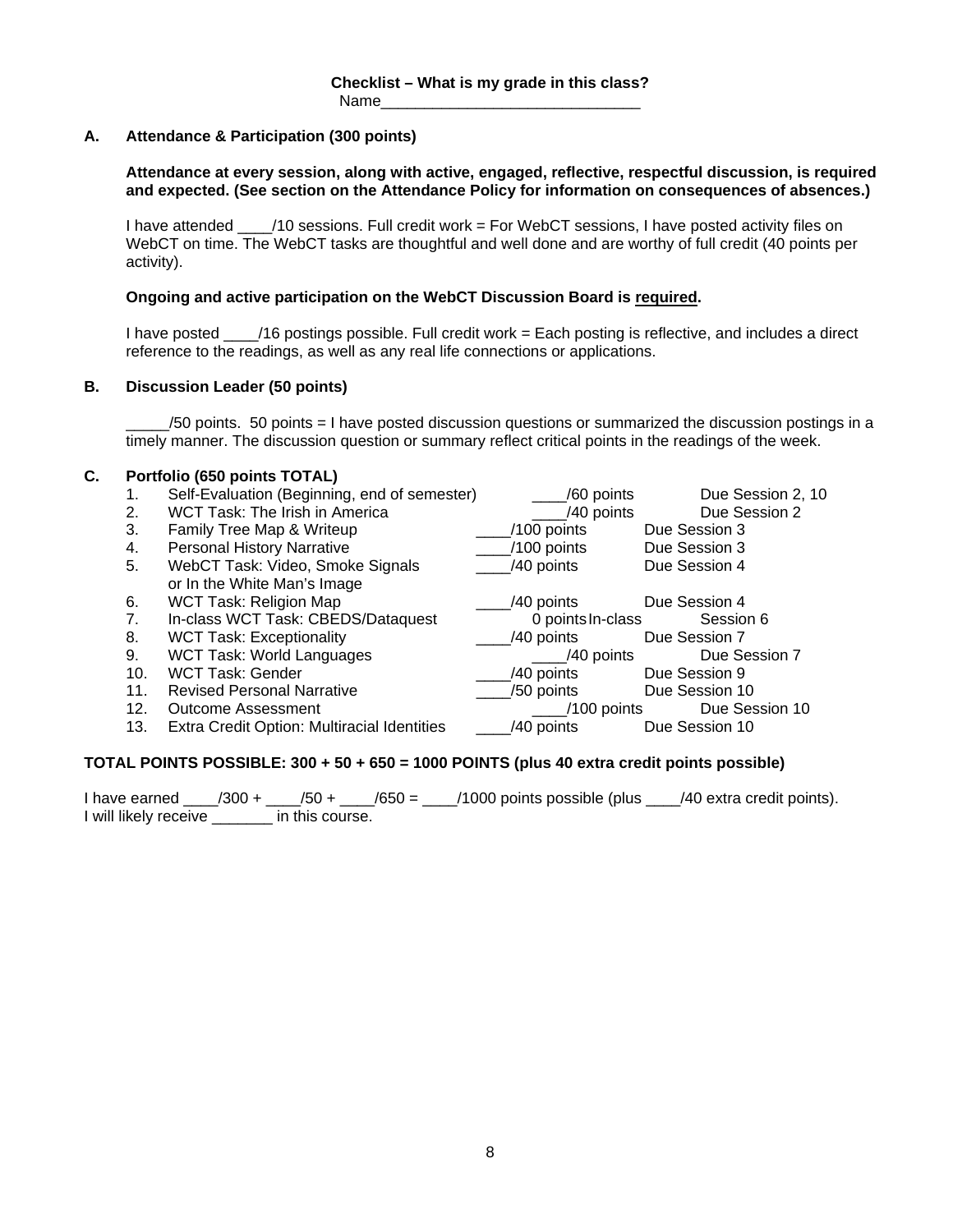**Tentative Course Schedule - The professor reserves the rights to modify the schedule below when deemed appropriate. Reader Table of Contents are included herein following the Tentative Course Schedule.** 

| Date                                   | Topic                                                                                                                                                                                                                                                                                                                         | Assignment                                                                                                                                                                                                                                                                                                                                       |
|----------------------------------------|-------------------------------------------------------------------------------------------------------------------------------------------------------------------------------------------------------------------------------------------------------------------------------------------------------------------------------|--------------------------------------------------------------------------------------------------------------------------------------------------------------------------------------------------------------------------------------------------------------------------------------------------------------------------------------------------|
| Session 1<br>7/9                       | <b>TOPIC: Intro to Educ 364</b><br><b>Intro to Culture</b><br>Course overview; introduction & needs assessment.<br>What is culture? How does it inform education?<br>Begin personal history narratives. Sample projects.<br>V - Anti-Bias / Skin vs. Whoopee G V - School<br>Colors. V-Irish Americans<br>Lab: WebCT overview | Discuss course objectives, standards,<br>and assignments. Discuss culture<br>using personal narrative outlines.                                                                                                                                                                                                                                  |
| Session 2<br>7/11<br><b>WCT</b>        | <b>TOPIC: Culture (cont'd)</b><br>Cultural contact, cultural diversity in the U.S. and<br>California, changing demographics;<br>Due: WCT Task: Video writeup - Irish Americans<br>Due: WCT Task: Self-Evaluation                                                                                                              | Reader: Changing America;<br>Reader: Census data.<br>Reader: Ogbu<br><b>Discussion</b><br>Leaders                                                                                                                                                                                                                                                |
| Session 3<br>7/16<br>Guest             | Share personal history narratives & family trees.                                                                                                                                                                                                                                                                             | <b>Personal History Narrative &amp;</b><br><b>Family Tree Due!</b>                                                                                                                                                                                                                                                                               |
| Speaker:<br>David R.<br><b>McField</b> | TOPIC: History of Anglo-Americans in the U.S.                                                                                                                                                                                                                                                                                 | Spring: Ch. 1 (Anglo-Americans)<br><b>Discussion</b><br>Leaders                                                                                                                                                                                                                                                                                  |
|                                        | TOPIC: History of African Americans in the U.S.<br>V - A Family Thing / School Daze                                                                                                                                                                                                                                           | Spring Ch. 3 (African Americans)<br>Reader: Anderson<br><b>Discussion</b><br>Leaders                                                                                                                                                                                                                                                             |
| Session 4<br>7/18<br><b>WCT</b>        | TOPIC: History of Native Americans in the U.S.<br>Due: WCT Task: V - Smoke Signals OR In the<br><b>White Man's Image</b>                                                                                                                                                                                                      | Spring, Ch 2 (Native Americans)<br>Reader: McKenna, ERIC, Winona<br>LaDuke speeches<br><b>Discussion</b><br>Leaders                                                                                                                                                                                                                              |
|                                        | <b>TOPIC: Religion</b><br>Due: WCT Task: Religion Map<br>V - Islam Today OR film of choice on religion                                                                                                                                                                                                                        | Reader: Lippy<br>Reader: Hamilton<br>Lelyveld: Shared Prayers, Mixed<br><b>Blessings</b><br><b>Discussion</b><br>Leaders and the state of the state of the state of the state of the state of the state of the state of the state of the state of the state of the state of the state of the state of the state of the state of the state of the |
| Session 5<br>7/23                      | V - Cambodian Doughnut Dreams                                                                                                                                                                                                                                                                                                 | Spring, Ch 4 (Asian Americans)<br><b>Discussion</b><br>Leaders and the state of the state of the state of the state of the state of the state of the state of the state of the state of the state of the state of the state of the state of the state of the state of the state of the                                                           |
|                                        | <b>TOPIC: Race &amp; Ethnicity, Part II</b><br>Manifestations of culture in the classroom: Working<br>with diverse populations: Learning styles; Parental<br>involvement; Culturally responsive teaching; culture,<br>communication, and interaction styles.                                                                  | Pick One:<br>1. Reader: Au/cultural congruence; 2.<br>Reader: Park/learning styles;<br>3. (Reader: Irvine/learning styles);<br>4. Reader: Pang/whole child                                                                                                                                                                                       |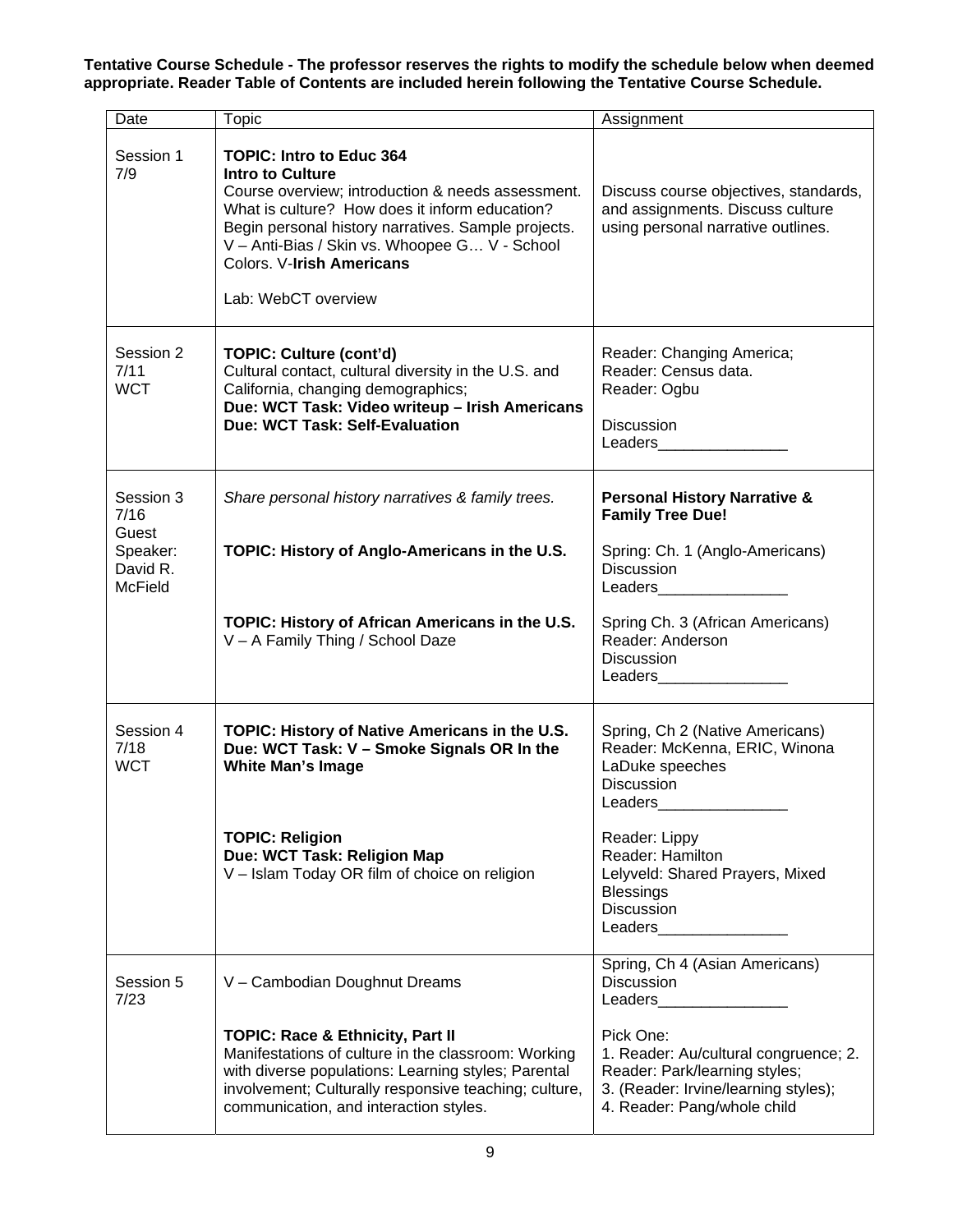| Session 6<br>7/25               | <b>TOPIC: Class</b><br>Growing poverty of children; poverty across ethnic<br>groups; educational implications.<br><b>Possible Lab Activity: CBEDS/DataQuest</b><br><b>Assignment</b><br><b>TOPIC: Race &amp; Ethnicity, Part I</b><br><b>Culture and Multicultural Education</b><br>Nature of culture, race relations theories, and<br>implications for education.<br><b>V - School Colors</b> | Lelyveld: At a Slaughterhouse, Some<br>Things Never Die<br>Reader: Persell<br><b>Discussion</b><br>Leaders and the state of the state of the state of the state of the state of the state of the state of the state of the state of the state of the state of the state of the state of the state of the state of the state of the<br>Reader: review Ogbu<br><b>Discussion</b> |
|---------------------------------|------------------------------------------------------------------------------------------------------------------------------------------------------------------------------------------------------------------------------------------------------------------------------------------------------------------------------------------------------------------------------------------------|--------------------------------------------------------------------------------------------------------------------------------------------------------------------------------------------------------------------------------------------------------------------------------------------------------------------------------------------------------------------------------|
| Session 7<br>7/30<br><b>WCT</b> | <b>TOPIC: Exceptionality</b><br>$V - FAT City OR$<br>V - How are Kids Smart?<br>Due: WCT Task: DataQuest: Search and find<br>special education categories and services in your<br>local school / district!<br><b>TOPIC: Gifted Students</b><br><b>TOPIC: Assessment</b><br><b>TOPIC: Multiple Intelligences</b><br>Due: WCT Task: World Language TV<br><b>Assignment</b>                       | WCT: Gifted students<br>Reader: case examples article,<br>Reader: multiple intelligences<br>handout<br><b>Discussion</b><br>Leaders and the state of the state of the state of the state of the state of the state of the state of the state of the state of the state of the state of the state of the state of the state of the state of the state of the                    |
| Session 8<br>8/1                | <b>TOPIC: Hispanic/Latino Americans</b><br>V - Lemon Grove Incident                                                                                                                                                                                                                                                                                                                            | Spring, Ch. 5 (Hispanic/Latino<br>Americans)<br><b>Discussion</b><br>Leaders and the state of the state of the state of the state of the state of the state of the state of the state of the state of the state of the state of the state of the state of the state of the state of the state of the                                                                           |
|                                 | <b>TOPIC: Culture and language.</b><br>Historical and sociocultural context of language<br>education. Language ideologies.<br>V - American Tongues                                                                                                                                                                                                                                             | Reader: A Brief History of Language<br>Restrictionism in the U.S.<br><b>Discussion</b><br>Leaders                                                                                                                                                                                                                                                                              |
|                                 | <b>TOPIC: The Bilingual Education "Debate"</b><br>Model of Teaching: Jurisprudential Inquiry                                                                                                                                                                                                                                                                                                   | Reader: Krashen & McField<br><b>Discussion</b><br>Leaders__________________<br>Krashen: Entire slim volume.<br><b>Discussion</b><br>Leaders__________________                                                                                                                                                                                                                  |
| Session 9<br>8/6<br><b>DRM</b>  | <b>TOPIC: White Privilege</b>                                                                                                                                                                                                                                                                                                                                                                  | Reader: Lee et. al: McIntosh article.<br>Reader: Brodkin<br>Reader: AP: White Names<br><b>Discussion</b><br>Leaders___________________                                                                                                                                                                                                                                         |
|                                 | <b>TOPIC: Gender &amp; Sexuality</b><br>Due: WCT Task: Gender Assignment<br>V - Talking about Gay Issues in Schools                                                                                                                                                                                                                                                                            | Reader: Sadker & Sadker<br>WCT: DeJean<br><b>Discussion</b><br>Leaders                                                                                                                                                                                                                                                                                                         |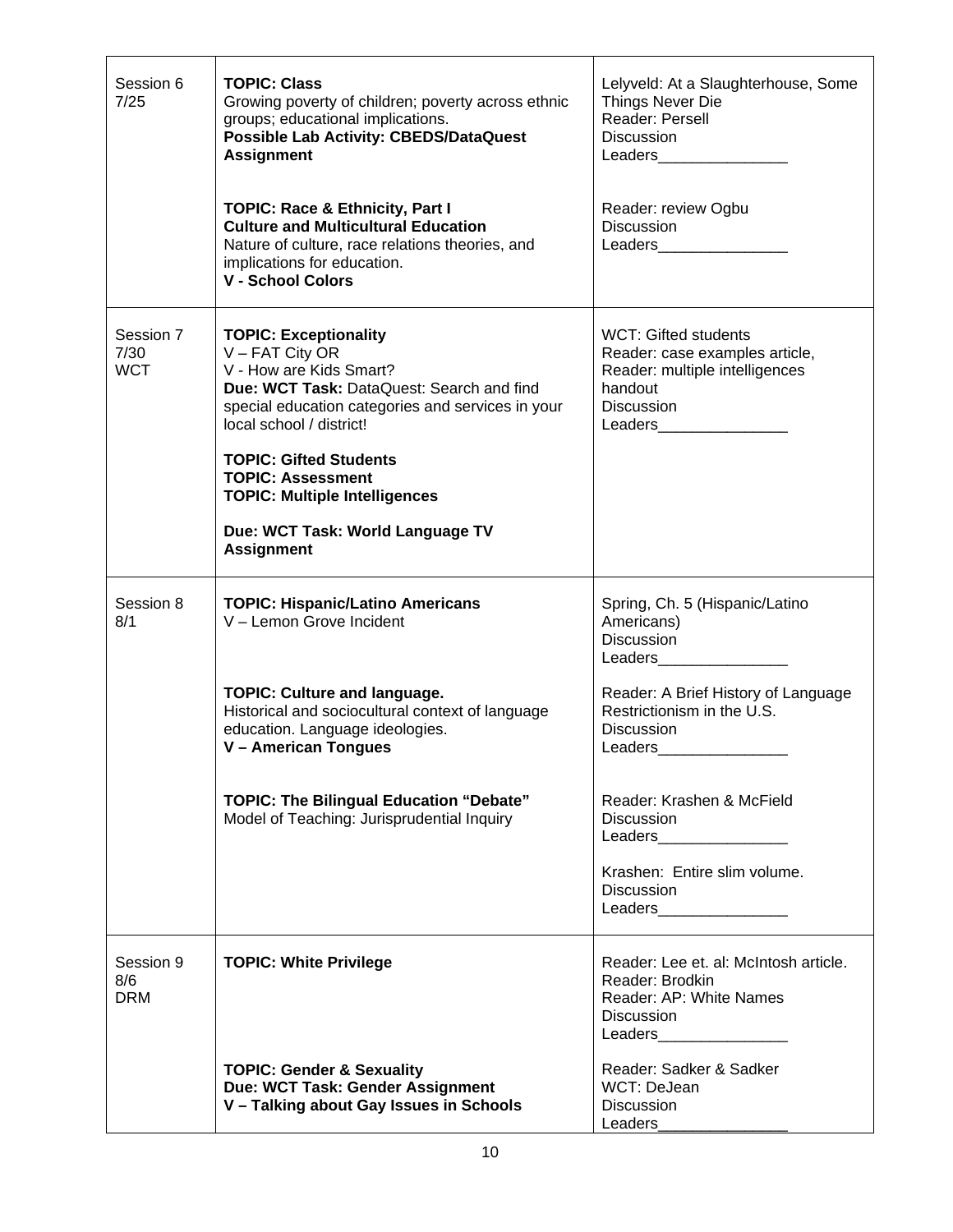| Session 10<br>8/8 | <b>TOPIC: Public Policy and the Intersection of</b><br>Race, Ethnicity, and Class. Issues in curriculum<br>development and social policy                               | Spring: Ch. 6 Civil Rights to Now<br>Reader: Futrell/Minority teachers<br>WCT: Proposition 227<br><b>Discussion</b><br>Leaders and the state of the state of the state of the state of the state of the state of the state of the state of the state of the state of the state of the state of the state of the state of the state of the state of the                           |
|-------------------|------------------------------------------------------------------------------------------------------------------------------------------------------------------------|----------------------------------------------------------------------------------------------------------------------------------------------------------------------------------------------------------------------------------------------------------------------------------------------------------------------------------------------------------------------------------|
|                   | <b>TOPIC: Identity models</b><br><b>Model of Teaching: Advance Organizers</b>                                                                                          | Lelyveld: Best of Friends, Worlds<br>Apart<br>Lelyveld: Growing Up, Growing Apart                                                                                                                                                                                                                                                                                                |
|                   | <b>TOPIC: Multiracial Identities</b><br>Due: Extra Credit Option: Commentary on Film<br>of Choice – Clear with instructor first and see<br>syllabus for list of films. | Reader: Appendix: 4 identity models<br><b>Discussion</b><br>Leaders and the state of the state of the state of the state of the state of the state of the state of the state of the state of the state of the state of the state of the state of the state of the state of the state of the<br>Lelyveld: Getting Under My Skin<br><b>Discussion</b><br>Leaders__________________ |
|                   | <b>TOPIC: Closure &amp; Wrap up</b><br>What have we learned? Where do we go from<br>here?                                                                              | Final DUE: Reflection on Personal<br><b>History Narrative &amp; Outcome</b><br>Assessment                                                                                                                                                                                                                                                                                        |
|                   | Due: WCT Task: Self-Evaluation                                                                                                                                         | DUE: Checklist (p. $7$ ) – What is my<br>grade in this class?                                                                                                                                                                                                                                                                                                                    |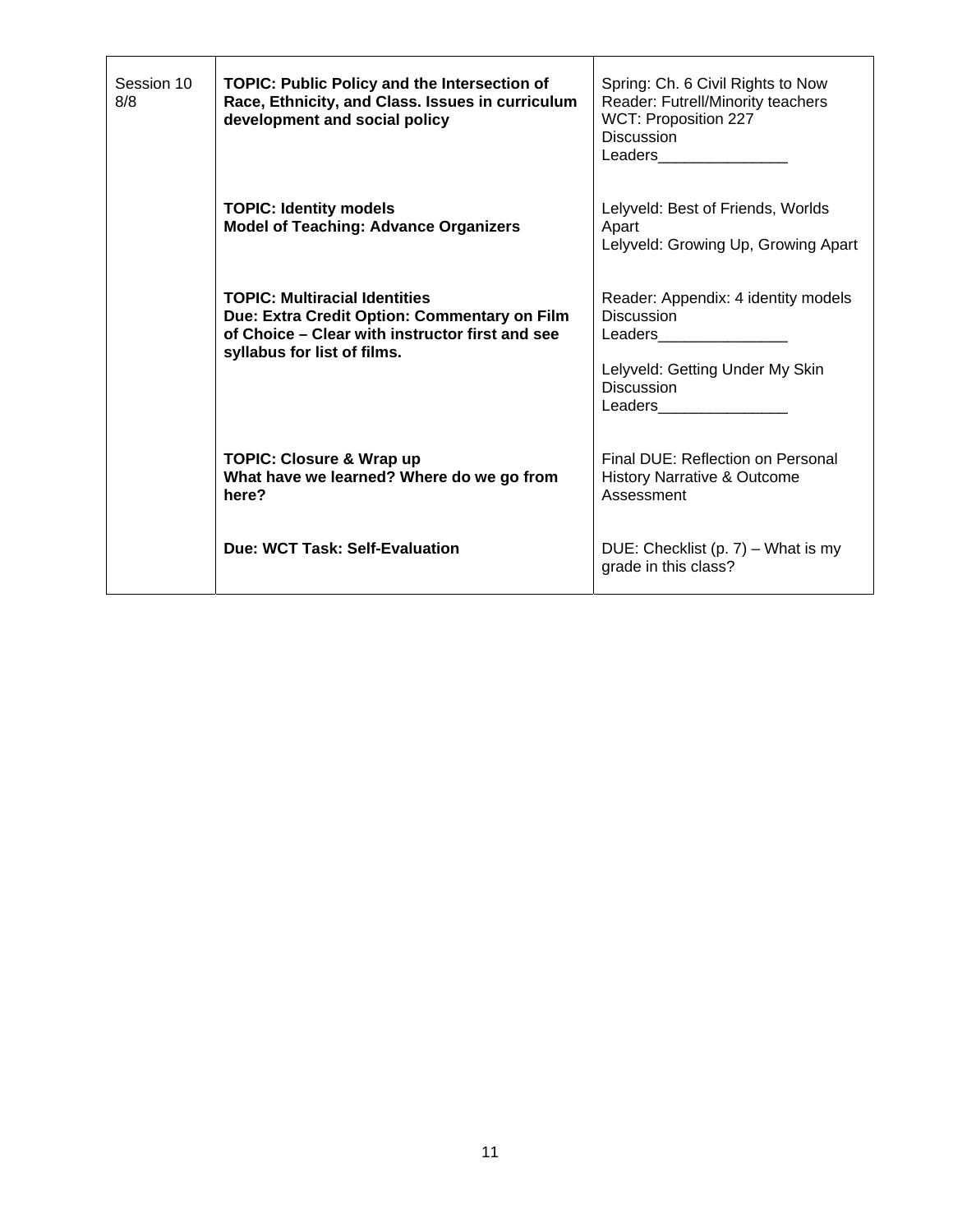| PART 1:                                                                             | PART 2:                                                                   | PART 3:                                                                                   |
|-------------------------------------------------------------------------------------|---------------------------------------------------------------------------|-------------------------------------------------------------------------------------------|
| <b>LANGUAGE STRUCTURE AND</b>                                                       | <b>METHODOLOGY OF</b>                                                     | <b>CULTURE AND</b>                                                                        |
| <b>FIRST- AND SECOND-LANGUAGE</b>                                                   | <b>BILINGUAL, ENGLISH</b>                                                 | <b>CULTURAL DIVERSITY</b>                                                                 |
| <b>DEVELOPMENT</b>                                                                  | <b>LANGUAGE DEVELOPMENT,</b>                                              |                                                                                           |
|                                                                                     | <b>AND CONTENT INSTRUCTION</b>                                            |                                                                                           |
| I. Language Structure and Use:                                                      | I. Theories and Methods of                                                | I. The Nature of Culture                                                                  |
| <b>Universals and Differences</b>                                                   | <b>Bilingual Education</b>                                                |                                                                                           |
| (including the structure of English)                                                |                                                                           |                                                                                           |
| The sound systems of language<br>А.<br>(phonology)                                  | Foundations<br>А.                                                         | Definitions of culture<br>А.                                                              |
|                                                                                     | Organizational models: What works<br>В.                                   |                                                                                           |
| Word formation (morphology)<br>В.                                                   | for whom?                                                                 | В.<br>Perceptions of culture                                                              |
| Syntax<br>С.                                                                        | Instructional strategies<br>C.                                            | C.<br>Intra-group differences (e.g., ethnicity,<br>race, generations, and micro-cultures) |
| Word meaning (semantics)<br>D.                                                      | II. Theories and Methods for Instruction<br>In and Through English        | Physical geography and its effects on<br>D.<br>culture                                    |
|                                                                                     | Teacher delivery for both English<br>А.                                   |                                                                                           |
| Е.<br>Language in context                                                           | language development and content                                          | Cultural congruence<br>Е.                                                                 |
|                                                                                     | instruction                                                               |                                                                                           |
| Written discourse<br>F.                                                             | Approaches with a focus on English<br><b>B.</b><br>language development   | II. Manifestations of Culture: Learning<br><b>About Students</b>                          |
|                                                                                     | C. Approaches with a focus on content                                     | What teachers should learn about their<br>А.                                              |
| Oral discourse<br>G.                                                                | area instruction (specially designed<br>academic instruction delivered in | students                                                                                  |
|                                                                                     | English)                                                                  |                                                                                           |
| Nonverbal communication<br>Н.                                                       | <b>D.</b> Working with paraprofessionals                                  | How teachers can learn about their<br>В.<br>students                                      |
|                                                                                     |                                                                           | How teachers can use what they learn<br>С.                                                |
| Language Change<br>L.                                                               |                                                                           | about their students (culturally<br>responsive pedagogy)                                  |
| II. Theories and Factors in First- and                                              | III. Language and Content Area                                            |                                                                                           |
| <b>Second-Language Development</b>                                                  | <b>Assessment</b>                                                         | <b>III. Cultural Contact</b>                                                              |
| A. Historical and current theories and                                              |                                                                           |                                                                                           |
| models of language analysis that have<br>implications for second-language           | Purpose<br>А.                                                             | Concepts of cultural contact<br>Α.                                                        |
| development and pedagogy                                                            |                                                                           |                                                                                           |
| <b>B.</b> Psychological factors affecting first- and<br>second-language development | В.<br>Methods                                                             | В.<br>Stages of individual cultural contact                                               |
| Socio-cultural factors affecting first- and<br>С.                                   | C. State mandates                                                         | <b>C.</b> The dynamics of prejudice                                                       |
| second-language development                                                         |                                                                           |                                                                                           |
| D. Pedagogical factors affecting first- and<br>second-language development          | Limitations of assessment<br>D.                                           | <b>D.</b> Strategies for conflict resolution                                              |
| E. Political factors affecting first- and<br>second-language development            | <b>Technical concepts</b><br>Е.                                           | IV. Cultural Diversity in U.S. and CA                                                     |
|                                                                                     |                                                                           | <b>Historical perspectives</b><br>Α.                                                      |
|                                                                                     |                                                                           |                                                                                           |
|                                                                                     |                                                                           | Demography<br>В.                                                                          |
|                                                                                     |                                                                           | Migration and immigration<br>С.                                                           |

**EDUC 364** stresses competencies in Part 1, II B, C, D; Part 2, II A, C, and Part 3 in its entirety.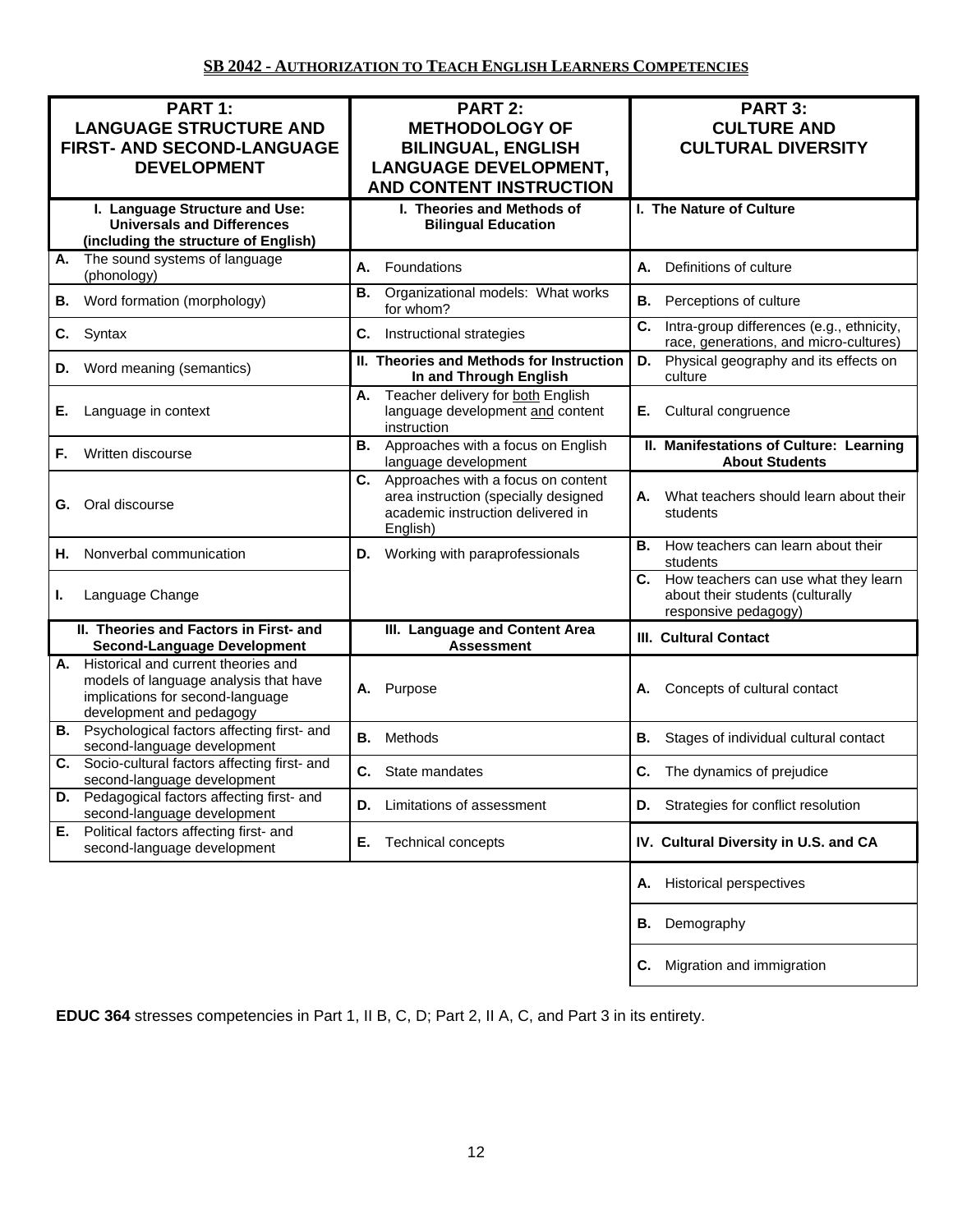## EDUC 364 – The Role of Cultural Diversity in Schooling COURSE READER / TABLE OF CONTENTS

**NOTE: SEE CLASS SCHEDULE for the complete list of readings (e.g., from other texts) due for each session. NOTE: SEE CLASS SCHEDULE (pp. 8-10 of this syllabus) for WHEN READINGS ARE DUE FOR DISCUSSION! NOTE: XLelyveld articles are posted electronically on WebCT under Resources.** 

**THE R. P. LEWIS CO., LANSING, MICH. 49-14039-1-120-2** 

| U.S. Census Bureau<br><b>National Geographic</b><br>Ogbu |                                                                                                                                                                                                                                                                                                                                              | <b>State and County Quickfacts</b><br><b>Changing America</b><br><b>Understanding Cultural Diversity</b>                                                                 |
|----------------------------------------------------------|----------------------------------------------------------------------------------------------------------------------------------------------------------------------------------------------------------------------------------------------------------------------------------------------------------------------------------------------|--------------------------------------------------------------------------------------------------------------------------------------------------------------------------|
| Anderson<br>X *Lelyveld<br>Persell (in Banks)            |                                                                                                                                                                                                                                                                                                                                              | The Code of the Street<br>At a Slaughterhouse, Some Things Never Die<br>Social Class and Educational Equality                                                            |
| <b>Brodkin</b><br><b>AP</b><br><b>McIntosh</b>           |                                                                                                                                                                                                                                                                                                                                              | How Jews became White Folks<br><b>White Names</b><br>Unpacking the Knapsack: White Privilege                                                                             |
| Pick One                                                 | *Au & Kawakami: Cultural Congruence in Instruction<br>*Park: Learning Style Preferences of Armenian, African, Hispanic, Hmong,<br>Korean, Mexican, and Anglo Students in American Secondary Schools<br>*(Optional -- Irvine: Learning Styles and Culturally Diverse Students)<br>*Pang: Educating the Whole Child + Appendix on APA Children |                                                                                                                                                                          |
| <b>McKenna</b><br><b>ERIC</b><br>Winona LaDuke           |                                                                                                                                                                                                                                                                                                                                              | The Myth of Multicultural Education and the Reality of the<br>American Indian in Contemporary America<br><b>Teaching Young Children About Native Americans</b><br>Speech |
| Sadker & Sadker<br>(in Banks)                            |                                                                                                                                                                                                                                                                                                                                              | <b>Gender Bias</b>                                                                                                                                                       |
| X*Lelyveld                                               |                                                                                                                                                                                                                                                                                                                                              | Best of Friends, Worlds Apart                                                                                                                                            |
| Garcia & Pearson<br>(Author)<br>(Author)                 |                                                                                                                                                                                                                                                                                                                                              | <b>Assessment and Diversity</b><br>Case Examples of Culturally Aware Assessment<br>Multiple Intelligences handout                                                        |
| Ricento<br>Krashen & McField                             |                                                                                                                                                                                                                                                                                                                                              | A Brief History of Language Restrictionism in the U.S.<br>What Works? Reviewing the latest evidence on Bilingual education                                               |
| X*Lelyveld<br>X* Lelyveld                                |                                                                                                                                                                                                                                                                                                                                              | Growing Up, Growing Apart<br><b>Getting Under My Skin</b>                                                                                                                |

Table 7.1: External & Internal Ethnic Identity and Their Respective Components and Vars. Tse: Proposed Model for Ethnic Identity Formation Table 9.1: White Racial Identity Ego Statuses and Information – Processing Strategies Table 9.2: People of Color Racial Identity Ego Statuses and Information-Processing Strategies